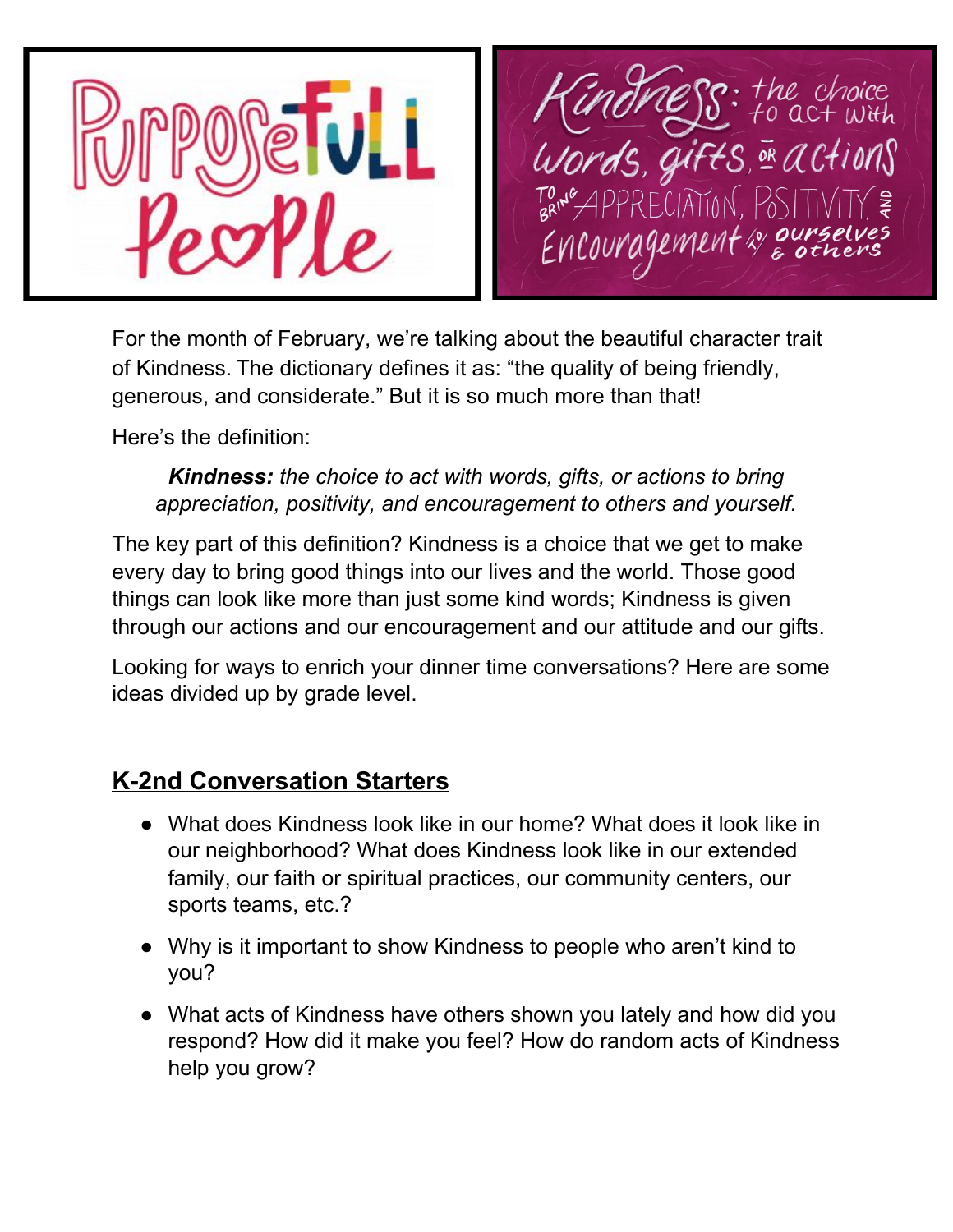# **3rd-5th Conversation Starters**

- Kindness isn't only for others. Explain how you show Kindness to yourself.
- Some people say that the most genuine act of Kindness is done when no one else is looking. What do you think that means? Can you think of any ways to show genuine Kindness?
- Discuss the 5 Love [Languages](https://www.5lovelanguages.com/) (in summary, we all give and receive something like Kindness in different ways. Dr. Gary Chapman suggests the five primary ways are: giving and receiving gifts, words of affirmation, physical touch, quality time, and acts of service). In which ways do you prefer others show you Kindness? In what ways do you often show Kindness to others? What are some love languages that you can bring more of into your home?

# **Reading Recommendations for you…**

### **K-2nd**

**Are you [raising](https://www.washingtonpost.com/news/parenting/wp/2014/07/18/are-you-raising-nice-kids-a-harvard-psychologist-gives-5-ways-to-raise-them-to-be-kind/?utm_term=.7f97f9b82fb0) nice kids? by Amy Joyce**

**Six ways to teach [kindness](https://www.anxioustoddlers.com/teaching-your-kids-to-be-kind/#.XLu5v5NKh0I) by Natasha Daniels**

#### **3rd-5th**

**Ten secrets for raising a kind and [compassionate](https://www.mother.ly/child/10-ways-to-raise-kind-compassionate-children) child by Colleen Temple**

**14 little ways to [encourage](https://www.parents.com/parenting/better-parenting/advice/14-little-ways-to-encourage-kindness/) Kindness by Kristine Breese**

# **Family Challenges**

## **K-2nd**

Over dinner tonight, brainstorm ways that you can show Kindness to your neighbors. Maybe you've noticed that your neighbor hasn't walked his dog in a while. Perhaps there are some leaves that need to be raked or flower gardens that need to be weeded. Are